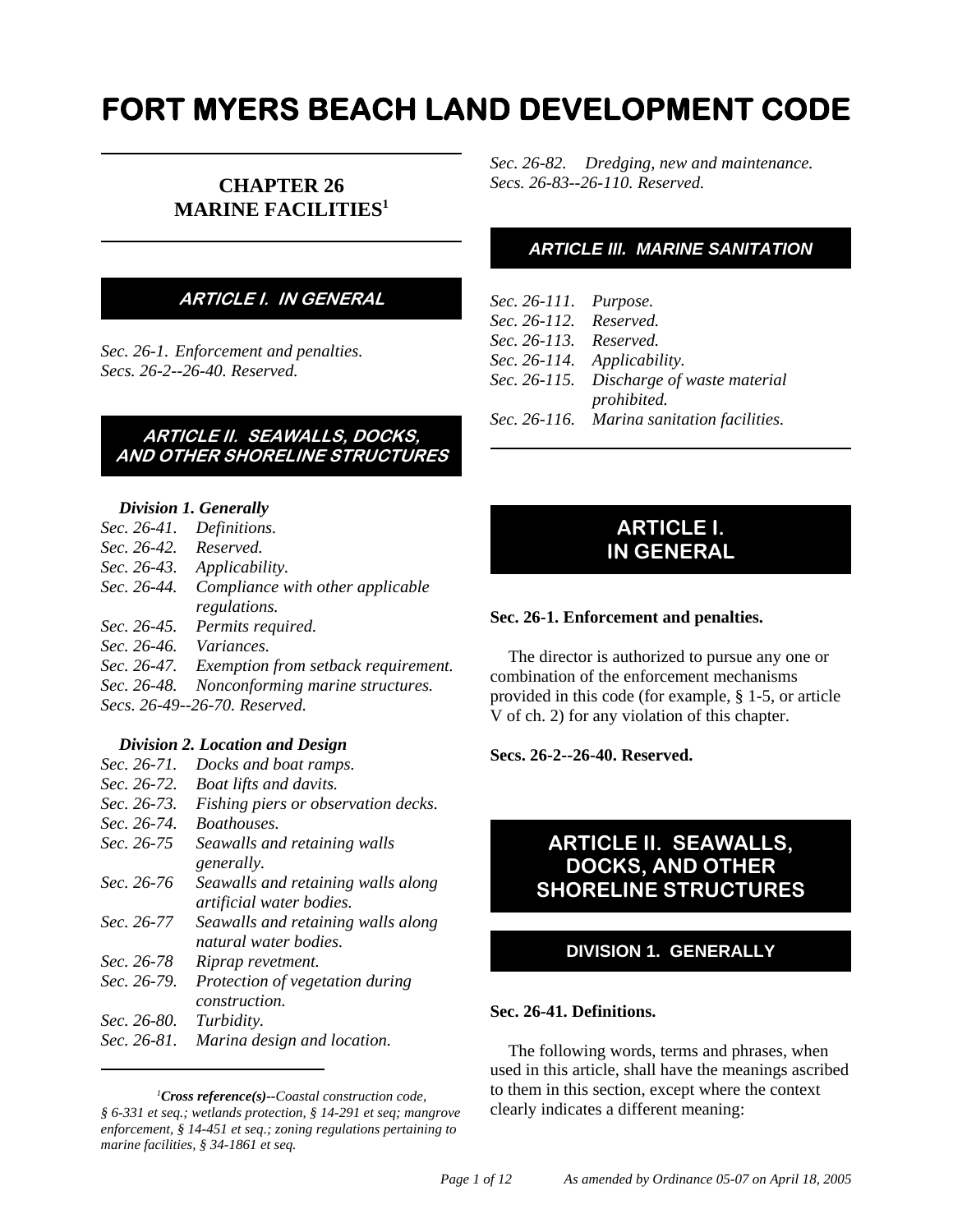*Access walkway* means the portion of a structure that allows access to a dock or terminal platform.

*Boathouse* means a roofed structure constructed over or adjacent to water to provide a covered mooring or storage place for watercraft.

*Boat ramp* means an inclined and stabilized surface that extends into the water from the shore and upon which trailerable watercraft can be launched and retrieved.

*Director* means the person to whom the town manager has delegated the authority to administer this chapter, or that person's designee.

*Dock* means a structure designed primarily for the launching, retrieval, storage, or mooring of watercraft.

*Exterior property line* means the side lot line or riparian property line separating two or more lots or parcels under common ownership from the adjoining lots or parcels under separate ownership.

*Finger pier* means a dock landing that branches from an access walkway or terminal platform to form a slip and provides direct access to watercraft moored in the slip.

*Hazard to navigation* means a structure erected or under construction, or a moored watercraft, which obstructs the navigation of watercraft proceeding along a navigable channel or canal, or which obstructs reasonable riparian access to adjacent properties.

*Invasive exotic vegetation* means Australian pine (*Casuarina spp.*), Brazilian pepper (*Schinus terebinthifolius*), paper or punk tree (*Melaleuca quinquenervia*), and earleaf acacia (*Acacia auriculiformis*).

*Mangrove* means any specimen of the species black mangrove (*Avicennia germinans)*, white mangrove *(Laguncularia racemosa)*, or red mangrove *(Rhizophora mangle)*.

*Marginal dock* means a dock that runs parallel and adjacent to the shoreline. This term includes docks with a maximum access walkway length of 25 feet to a dock running parallel to the shoreline and adjacent to wetland vegetation.

*Marina* has the meaning provided in § 34-2.

*Mean high water* means the average height of the high waters over a nineteen-year period. For shorter periods of observation, "mean high water" means the average height of the high waters after corrections are applied to eliminate known variations and to reduce the result to the equivalent of a mean nineteen-year value.

*Mean high-water line* means the intersection of the tidal plane of mean high water with the shore.

*Mean low water* means the average height of the low waters over a nineteen year period. For shorter periods of observation, "mean low water" means the average height of the low waters after corrections are applied to eliminate known variations and to reduce the result to the equivalent of a mean nineteen-year value.

*Multi-slip dock* means two or more docks which will provide vessel mooring slips to unrelated individuals, either for rent or for sale. A multi-slip dock is distinguished from a marina in that no commercial activity is associated with a multi-slip dock.

*Navigable channel* means the area within a natural or artificial water body that will allow passage of a watercraft drawing three feet of water at mean low water.

*Nonconforming marine structure* means any type of structure permitted by this chapter which was lawful prior to the adoption of any ordinance from which this chapter is derived, or the adoption of any revision or amendment to this chapter, but which fails, by reason of such adoption, revision, or amendment, to conform to specific requirements of this chapter.

*Private single-family dock* means a dock designed and intended to serve as an accessory use to an existing or proposed single-family dwelling unit.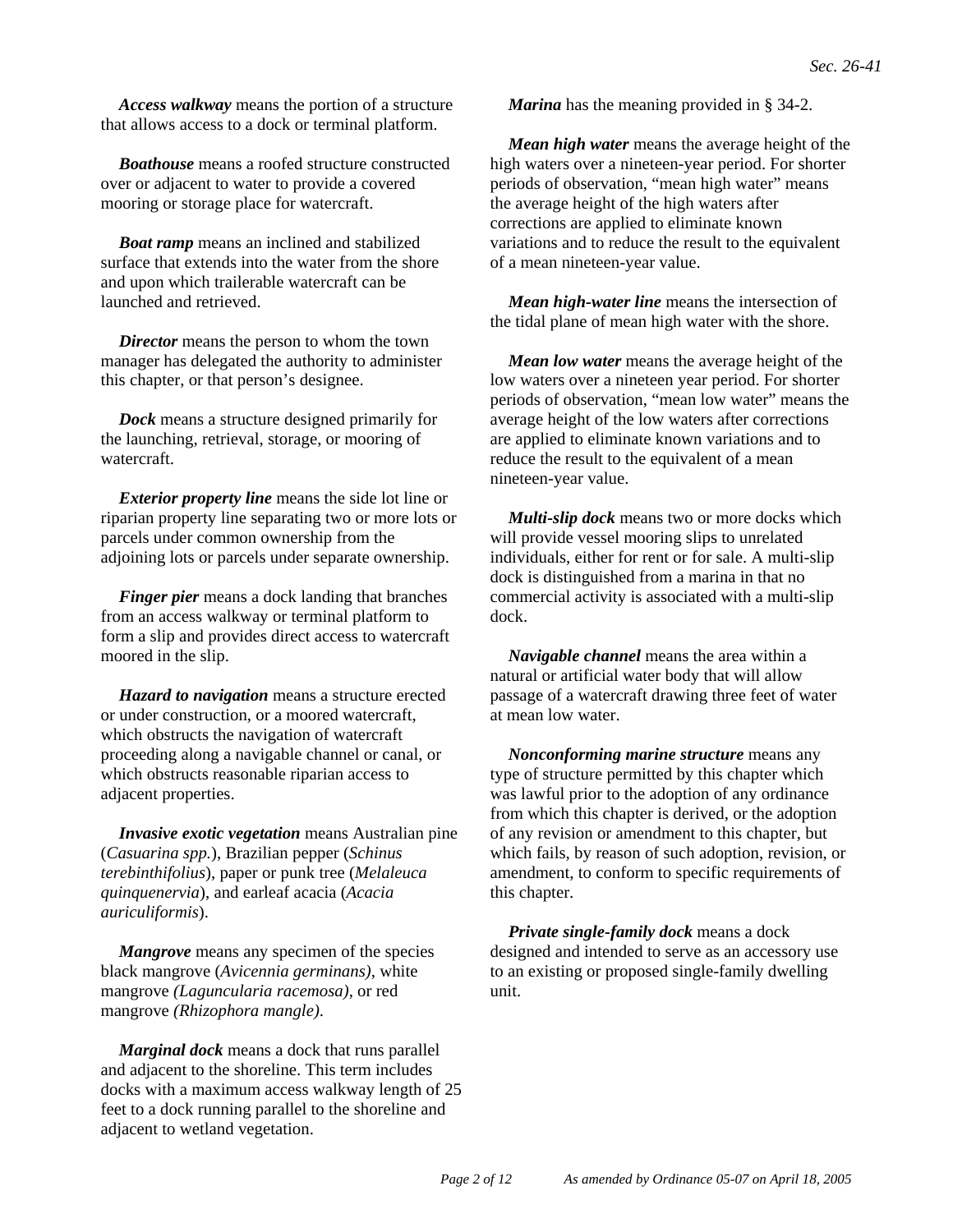*Retaining wall* means a vertical bulkhead constructed landward of the mean high-water line and landward of wetland vegetation to protect the shoreline from erosion.



*Seawall* means a vertical bulkhead constructed seaward of the mean high-water line or seaward of the upper reaches of wetland vegetation.



*Slip* means that part of a structure and adjoining tie-up area designed to moor a single watercraft.

*Structure* refers to a water-oriented facility and includes any dock, boardwalk, floating dock, fishing pier, pier, wharf, observation deck, deck, platform, boathouse, mooring piling, riprap, revetment, seawall, bulkhead, retaining wall, jetty, platform, boat lift, davit, or boatramp, or any other obstacle, obstruction, or protrusion used primarily for the landing, launching, or mooring of watercraft, erosion control and shoreline stabilization, or for water-oriented activities.

*Terminal platform* means the part of a dock connected to and generally wider than the access walkway that is used both for securing and loading a vessel.

*Tie-up area* means the water adjacent to a dock, boat ramp, boat lift, davit, or boathouse designed to be occupied by moored watercraft.

*Water body* means any artificial or natural depression in the surface of the earth that is inundated with daily tidal flows, and all adjacent wetlands as defined in § 14-293.

- (1) *Artificial water bodies* are man-made canals and similar water bodies that extend natural water bodies into uplands.
- (2) *Natural water bodies* include the Gulf of Mexico, Matanzas Pass, Estero Bay, Ostego Bay, Buccaneer Lagoon, and similar water bodies that were created by natural geophysical forces.

*Watercraft* means any vehicle designed for transporting persons or property on, in or through water.

*Work* includes, but is not limited to, all dredging or disposal of dredge material, excavation, filling, construction, erection, or installation, or any addition to or modification of a structure on a water body.

*Cross reference(s)--Definitions and rules of construction generally, § 1-2.*

# **Sec. 26-42. Reserved.**

## **Sec. 26-43. Applicability.**

(a) This article describes the only nongovernmental marine structures that may be constructed within the "Tidal Waters" designation on the comprehensive plan's future land use map.

- (1) The marine structures described in this article may be permitted only within riparian extensions of property lines or on owned or leased submerged lands.
- (2) These marine structures must be related to accessory uses that are allowed in conjunction with a permitted principal use on the adjoining land. See § 34-1171 through 34-1174 for general regulations on accessory uses.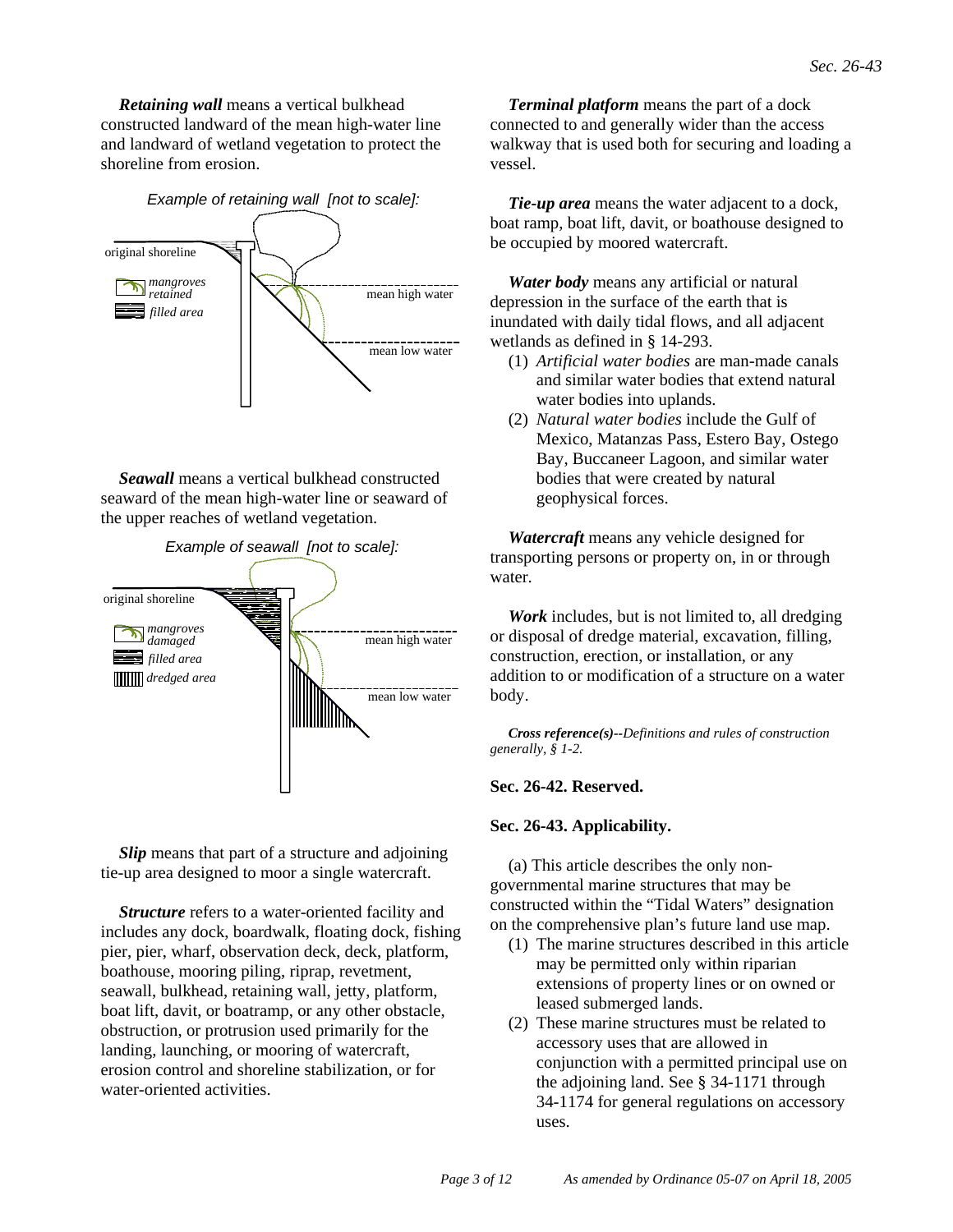(b) The terms and provisions of this article shall apply to the incorporated area of the Town of Fort Myers Beach.

# **Sec. 26-44. Compliance with other applicable regulations.**

Permits issued in accordance with this chapter, or development orders for work in the town, do not eliminate the need to obtain all applicable state and federal agency permits.

## **Sec. 26-45. Permits required.**

(a) A permit is required prior to starting any work addressed by this article, except where explicitly stated otherwise.

(b) Permit applications must be submitted to the director on an appropriate form containing the following:

- (1) The names, addresses, and telephone numbers of the property owner(s);
- (2) The name, address, and telephone number of the property owner's agent, if applicable;
- (3) Written authorization from the property owner to the agent, if applicable;
- (4) The property street address;
- (5) The property STRAP number;
- (6) A site plan, showing the following:
	- a. the proposed location of the work relative to riparian property lines; and
	- b. dimensions and side setbacks of all proposed structures or work.
- (7) Copies of all necessary state and federal agency approvals; and
- (8) The appropriate fee.

(c) Work relating to commercial or multi-slip docks may require a development order in accordance with ch. 10 and construction drawings sealed by a professional engineer or registered architect. All development order applications will be reviewed for compliance with this article.

(d) The director has the discretion to require construction drawings sealed by a professional engineer or registered architect and a sealed boundary or record survey identifying the property boundary or riparian extensions into the water body in relation to construction or work. The director also has the discretion to require submission of a sealed post-construction as-built survey certified to the

town prior to issuance of a certificate of completion for any permit under this section.

(e) The director may conduct on-site inspections to determine if the proposed work or structure meets the required minimum standards.

(f) A permit is required to replace an existing structure; however, ordinary minor repairs may be made without a permit to the extent allowed by § 6-111 of this code.

(g) The director can authorize minor design alterations necessary to comply with the Americans with Disabilities Act.

(h) Permit approvals granted under this section will be based upon the information submitted by the applicant. An approval under this section does not constitute a legal opinion regarding the riparian rights boundaries of the subject property or adjacent property and may not be used to substantiate a claim of right to encroach into another property owner's riparian rights area.

## **Sec. 26-46. Variances.**

Requests for variances from the terms of this article shall be administered and decided in conformance with the requirements for variances which are set forth in ch. 34.

## **Sec. 26-47. Exemption from setback requirement.**

Any structure permitted under this article shall not be subject to the water body setback requirements from a bay, canal or other water body set out in ch. 34.

## **Sec. 26-48. Nonconforming marine structures.**

Except where prohibited for boathouses by § 26-74(d) and for seawalls by § 26-77, a nonconforming marine structure may be repaired, replaced, or altered if:

- (1) the size, dimensions, design, and location of the structure is and will remain otherwise in compliance with all existing regulations; or
- (2) the proposed work will not cause an increase in the nonconformity, in the opinion of the director.

## **Secs. 26-49--26-70. Reserved.**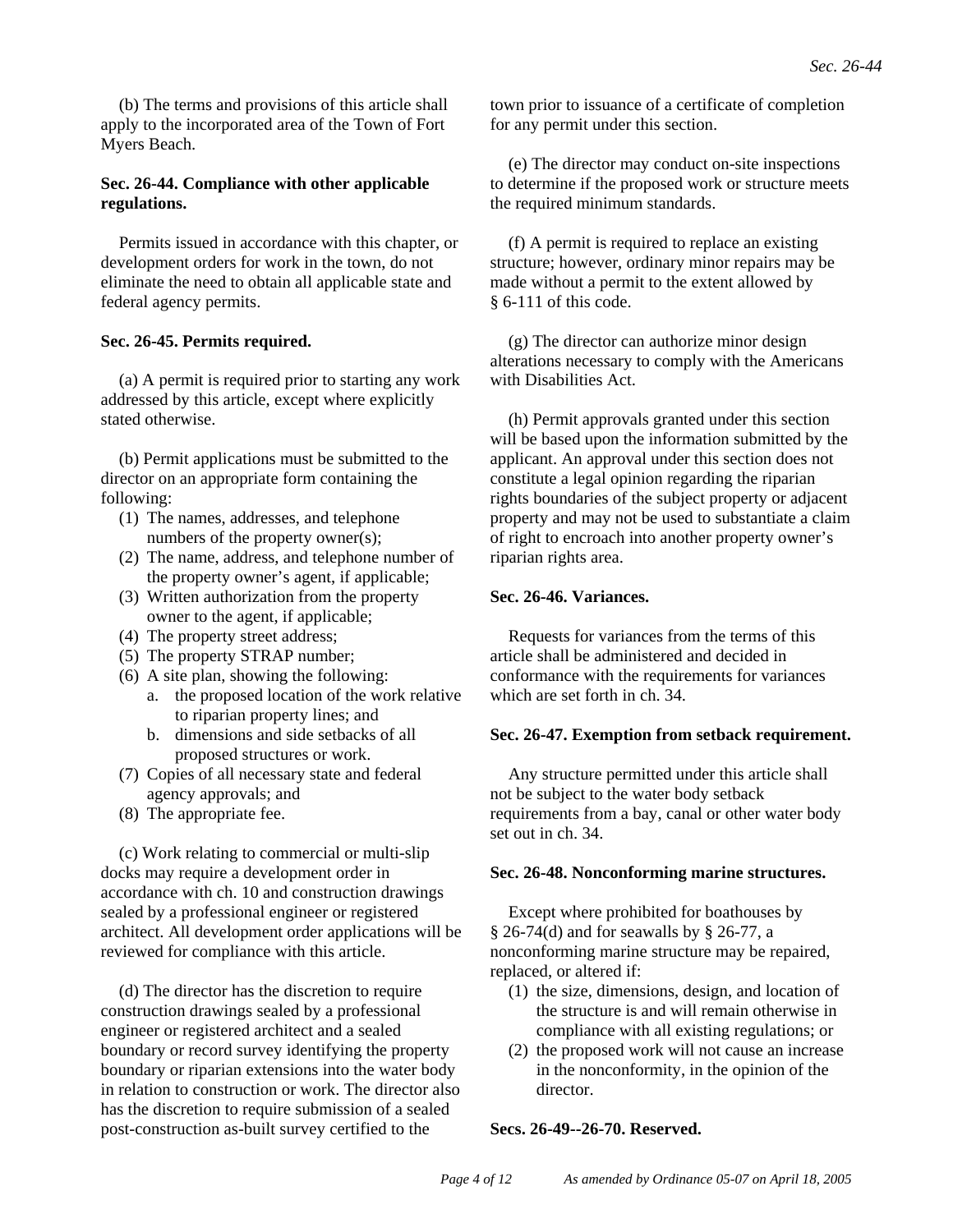# **DIVISION 2. LOCATION AND DESIGN**

#### **Sec. 26-71. Docks and boat ramps.**

Docks and boat ramps will be permitted only in accordance with the following regulations:

#### (a) *Number of docks and slips***.**

- (1) No more than one two-slip private singlefamily dock is permitted to extend from each lot into a natural water body, except that a shared property line dock can be approved for up to four slips.
- (2) Handrails may be required to prohibit the mooring of watercraft in any area not designated as a slip. Handrails must be permanently maintained.

(b) *Length of docks***.** No private single-family dock, including its tie-up area, may be permitted or constructed in a natural or artificial water body exceeding the following lengths:

- (1) 25% of the navigable channel width, up to a maximum of 200 feet in length; or up to a maximum of 300 feet in length if the director, in his sole discretion, finds that:
	- a. The proposed dock has been approved by all applicable state and federal agencies;
	- b. The increased length will not result in a hazard to navigation;
	- c. The proposed dock is compatible with docks or other structures and uses on adjoining lots; and
	- d. The increase in length will lessen the dock's impacts on seagrass beds or other marine resources.
- (2) All measurements are from the mean highwater line seaward. Tie-up areas that are waterward of the dock will be deemed 10 feet in width.

#### (c) *Maximum dimensions of docks***.**

- (1) Private single-family docks in natural water bodies must comply with the following maximum dimensional requirements:
	- a. Access walkway 4 feet wide
	- b. Terminal platform  $-160$  square feet
	- c. Finger piers 3 feet wide
	- The application of these regulations is illustrated in Figure 26-1.

(2) Single-family residential boat ramps can not exceed 15 feet in width.





#### (d) *Setbacks***.**

- (1) Multi-slip and marina docks, except boat davits, in or adjacent to natural water bodies must be set back a minimum of 25 feet from all adjoining side lot lines.
- (2) Private single-family docks in natural water bodies must be set back from all adjoining side lot and side riparian lines as follows: a. Marginal docks – at least 10 feet.
	-
	- b. All other docks at least 25 feet.
- (3) Private single-family docks in artificial water bodies must be set back at least 5 feet from all adjoining side lot and side riparian lines.
- (4) Side setback requirements for docks can be reduced if:
	- a. Adjoining property owners propose a single dock for their joint use, or if they execute a written agreement in recordable form agreeing to a setback less than that required; and
	- b. Placement of such dock(s) will not result in greater environmental impacts than compliance with the regulations set forth in this subsection.
- (5) The director, in his discretion, may permit administrative deviations from the dock setbacks required by this subsection if the structure is located as close to the required setback as possible and:
	- a. The width of the subject parcel is not wide enough to permit construction of a single-family dock perpendicular to the shoreline at the midpoint of the shoreline property line without a deviation; or
	- b. If moving the structure closer to a property line than normally allowed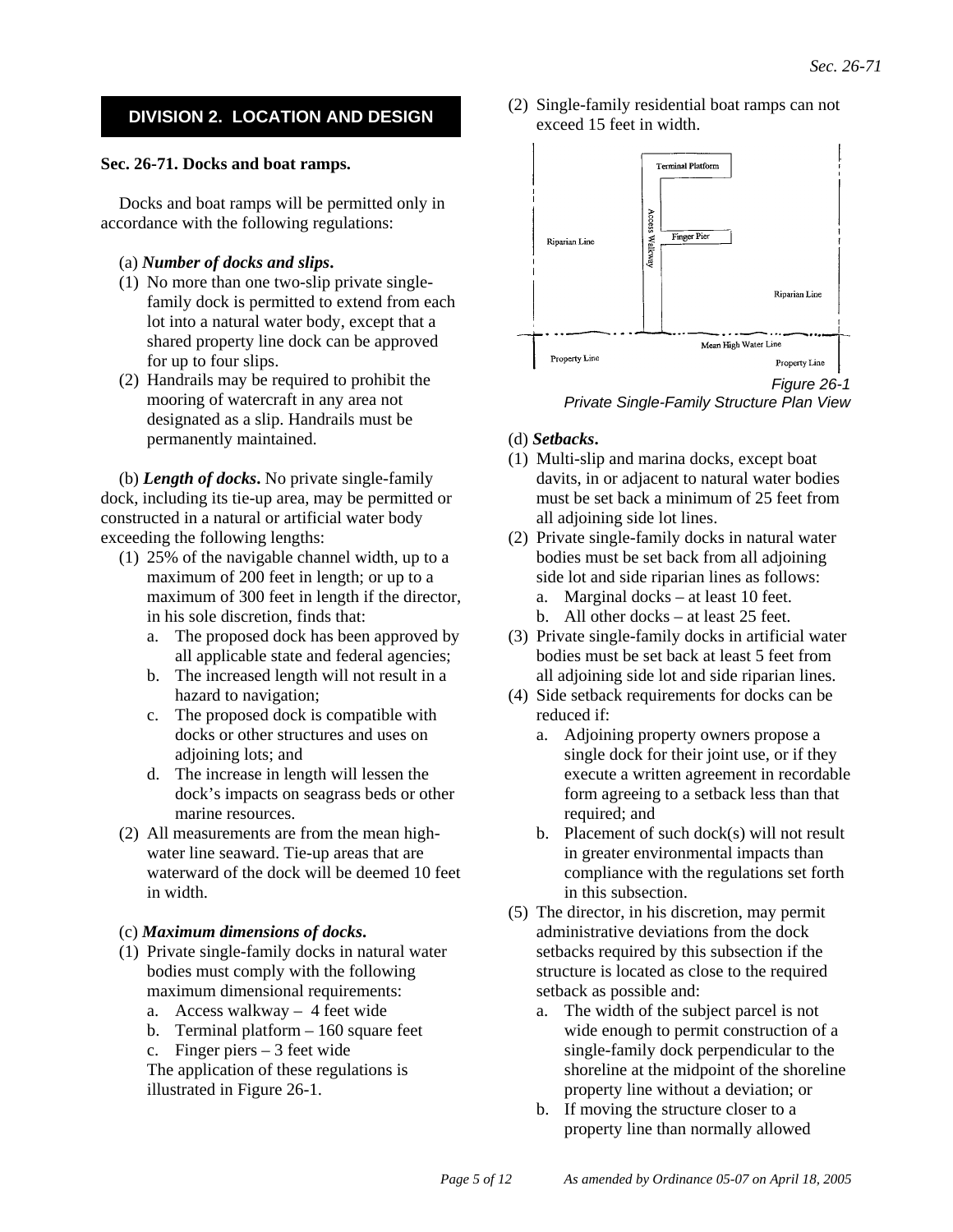would minimize damage to wetland vegetation or other environmental resources.

The director's decision under this subsection can be appealed through the procedure set forth in § 34-86 or the applicant may seek a variance in accordance with § 34-87.

(6) All boat ramps must set back at least 10 feet from all adjoining side lot and side riparian lines.

## (e) *Location.*

- (1) Docks, tie-up areas, and moored watercraft cannot be located in a manner that will create a hazard to navigation in natural or artificial water bodies.
- (2) Boat ramps cannot be located in a manner that will result in a horizontal change in the mean high-water line.
- (3) The director has the discretion to require reconfiguration of a proposed dock or boat ramp to reduce impacts to the riparian rights of adjacent properties.

#### (f) *Minimum water depths***.**

- (1) There must be a minimum depth of three feet below mean low water for all slips on private single-family docks in natural water bodies.
- (2) Water depths adjacent to and within a multislip dock or a marina must ensure that a minimum one foot clearance is provided between the deepest draft of a vessel and the bottom at mean low water or the top of marine resources (e.g. seagrasses).

(g) *Dock boxes.* Dock boxes on private singlefamily docks may not exceed three feet in height and 100 cubic feet in volume. Such dock boxes do not require building or marine facility permits.

## **Sec. 26-72. Boat lifts and davits.**

Boat lifts and davits will be permitted only in accordance with the following regulations:

- (1) All equipment and adjoining tie-up areas must meet the relevant locational and dimensional criteria for docks or boathouses.
- (2) All equipment must structurally adequate to support expected loads.
- (3) Electrical connections and equipment are subject to permitting and inspections in accordance with ch. 6 of this code.

(4) Fixed or flexible boat coverings must be built within or meet all requirements for boathouses (see § 26-74), or they must fit tightly around the boat they protect.

### **Sec. 26-73. Fishing piers or observation decks.**

Fishing piers or observation decks may be permitted in areas where water depth is insufficient for mooring. Fishing piers and observation decks must:

- (a) be designed to prohibit watercraft mooring;
- (b) be constructed to provide access walkways and terminal platforms at 5 feet above mean high water;
- (c) have fixed handrails, including intermediate rails, installed around the perimeter of the structure; and
- (d) have a "no boat mooring" sign placed facing the water on the terminal platform of the structure.

#### **Sec. 26-74. Boathouses.**

The following regulations apply to boathouses associated with a private single-family residence. Only a single boathouse may be associated with each single-family residence.

## (a) *Location***.**

- (1) Boathouses must be constructed adjacent to or over a water body. Any boathouse constructed over land must be located, in its entirety, within 25 feet of the mean highwater line.
- (2) Boathouses may not be built over submerged bottoms containing areas of dense seagrasses or shellfish beds.
- (3) Boathouses, boat lifts, and davits designed with mooring inside the structure may not extend beyond 25% of the width of a navigable channel.

(b) *Setbacks***.** The minimum setbacks between boathouse pilings and side lot lines and riparian lot lines are as follows:

(1) Natural water bodies -- 25 feet.

(2) Artificial water bodies -- 10 feet. When a boathouse is constructed on or adjacent to two or more adjoining lots under common ownership and control, the setbacks will be measured from the exterior property lines.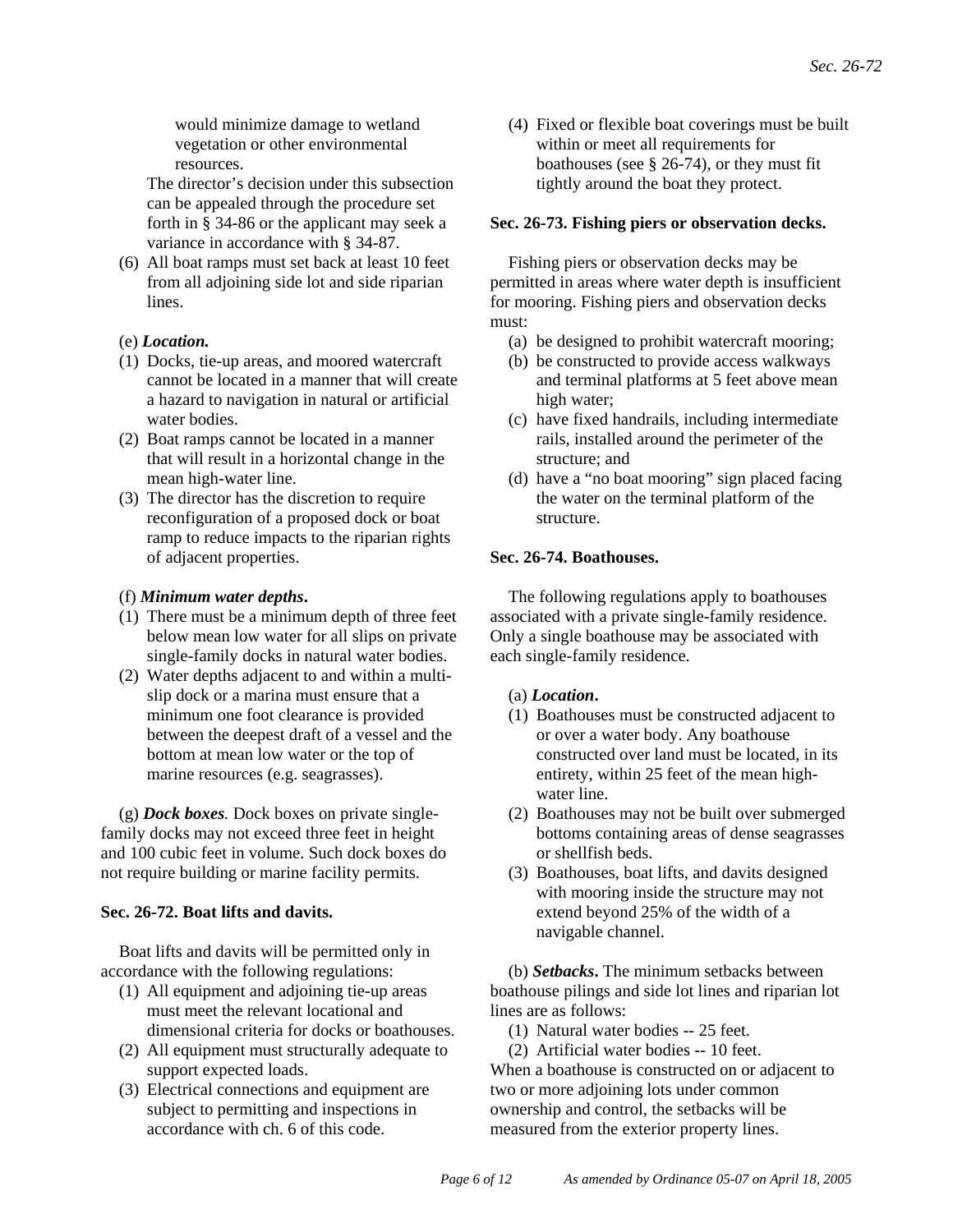# (c) *Design criteria***.**

- (1) *Maximum area***.** A boathouse may not encompass more than 500 square feet of roofed area.
- (2) *Height***.** The maximum height of a boathouse is 20 feet above mean high water, as measured from mean high water to the highest point of the boathouse.

# (3) *Permitted uses***.**

- a. Use of a boathouse for living or fueling facilities is prohibited.
- b. Up to 25% of the total roofed area of a boathouse can be used for storage of items that relate directly to the use and maintenance of watercraft. Items that do not relate directly to the use and maintenance of watercraft may not be stored in a boathouse.
- (4) *Decking***.** Access walkways not exceeding four feet in width are permitted in the area under the roof of a boathouse located over water. Additional decking in the area under the roof of a boathouse is prohibited.
- (5) *Enclosure***.**
	- a. Boathouses located over a water body or adjacent to a natural water body must be open-sided. Safety rails 42 inches high or less are permitted.
	- b. Boathouses located adjacent to an artificial water body must meet the following requirements:
		- 1. The boathouse must be open-sided if the proposed side setback is between ten and 25 feet.
		- 2. The boathouse may be open-sided or enclosed with wood lattice or similar fencing materials if the side setback is 25 feet or more.
- (6) *Roof.* Boathouses shall have pitched roofs with a minimum slope of 2 vertical to 12 horizontal. Sundecks shall not be permitted on the roof of any boathouse.
- (7) *Wind load standards***.** All boathouses must comply with the building code wind load standards as adopted in ch. 6.

(d) *Amortization of certain nonconforming boathouses.* The size and location of boathouses have been regulated since the adoption of Lee County Ordinance No. 88-56. Some boathouses built prior to 1988 or expanded in violation of Ordinance No. 88-56 remain in existence. Such boathouses cannot be modified or rebuilt except

when brought into compliance with current regulations, and all such boathouses must be modified into compliance with this section by January 1, 2004.

The application of these regulations is illustrated in Figure 26-2 below:



*Figure 26-2 – Boathouse Plan Review*

# **Sec. 26-75. Seawalls and retaining walls generally.**

(a) See the definitions in § 26-41 to understand the important distinctions between seawalls and retaining walls, and between natural and artificial water bodies.

(b) The town encourages owners of existing seawalls to replace them with riprap revetment and/or the planting of mangroves.

(c) Except as provided in this division, and where the director determines there is no reasonable alternative, seawalls and retaining walls must be placed landward of the mean high-water line and landward of all wetland vegetation, including mangrove prop roots and pneumatophores.

(d) Ordinary minor repairs to seawalls and retaining walls may be made in accordance with § 26-45(f). Replacement of seawall caps or repairs to seawall seams shall require the installation of a shallow swale or linear drain in accordance with § 26-76(a), but shall not require the installation of shallow-water habitats in accordance with § 26-76(b). Replacement of more than 25% of vertical seawall slabs shall require the installation of shallow-water habitats in accordance with § 26-76(b) for the entire length of the seawall or retaining wall.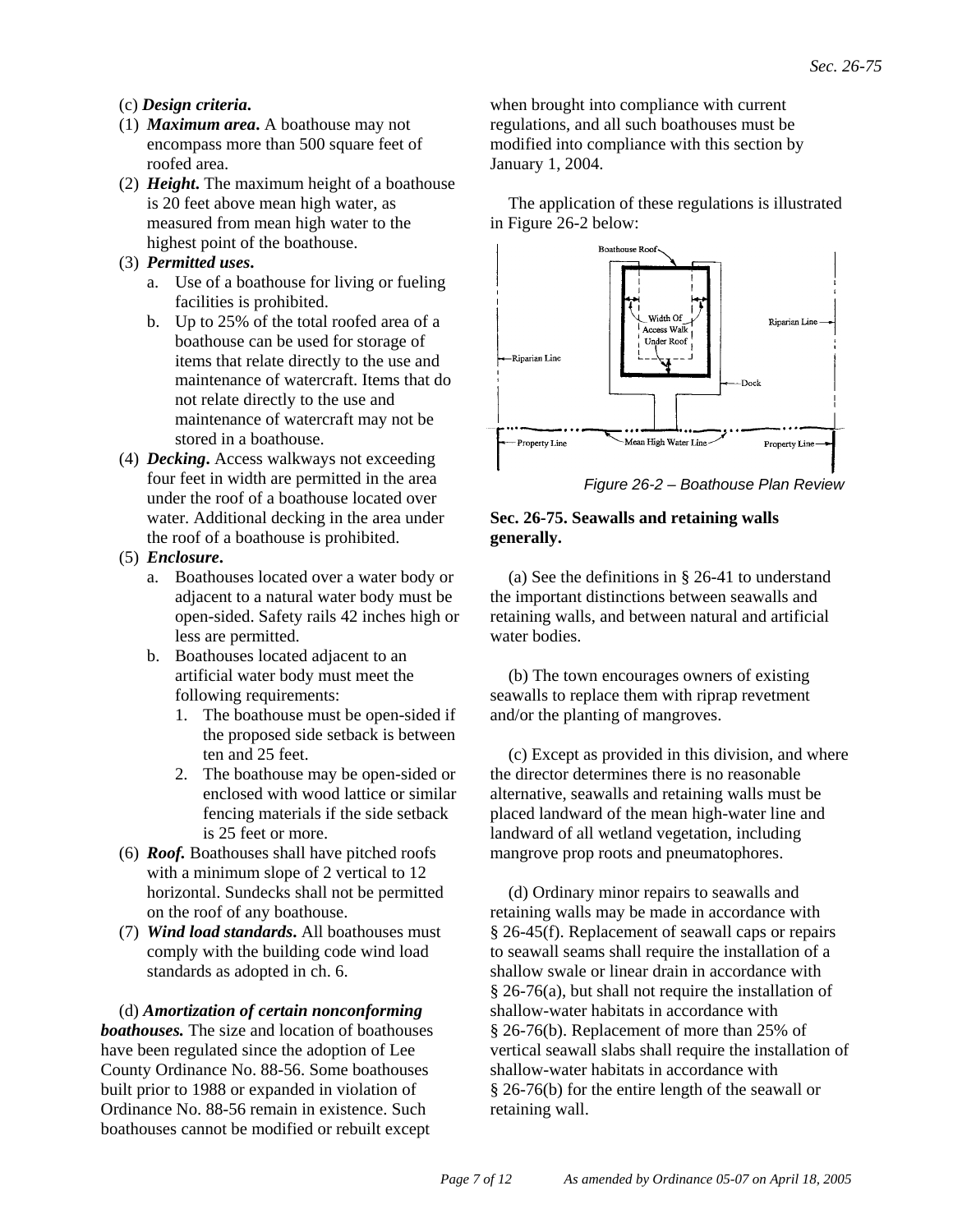#### **Sec. 26-76. Seawalls and retaining walls along artificial water bodies.**

(a) When a landowner wishes to build a new or replacement seawall or retaining wall along an artificial water body, it shall be constructed with a shallow swale or linear drain immediately landward of the wall's cap.

- (1) The purpose of this swale or drain is to direct surface water runoff underground rather than directly into the water body.
- (2) Figures 26-3, 26-4, and 26-5 show acceptable configurations for this swale or drain, and each also shows how it could be built in front of an existing failing seawall.
- (3) Each figure shows coarse aggregate forming a chamber to hold stormwater before it flows through weep holes in the seawall or retaining wall.
- (4) The director may accept an alternate configuration proposed by an applicant if it provides equivalent water quality protection.

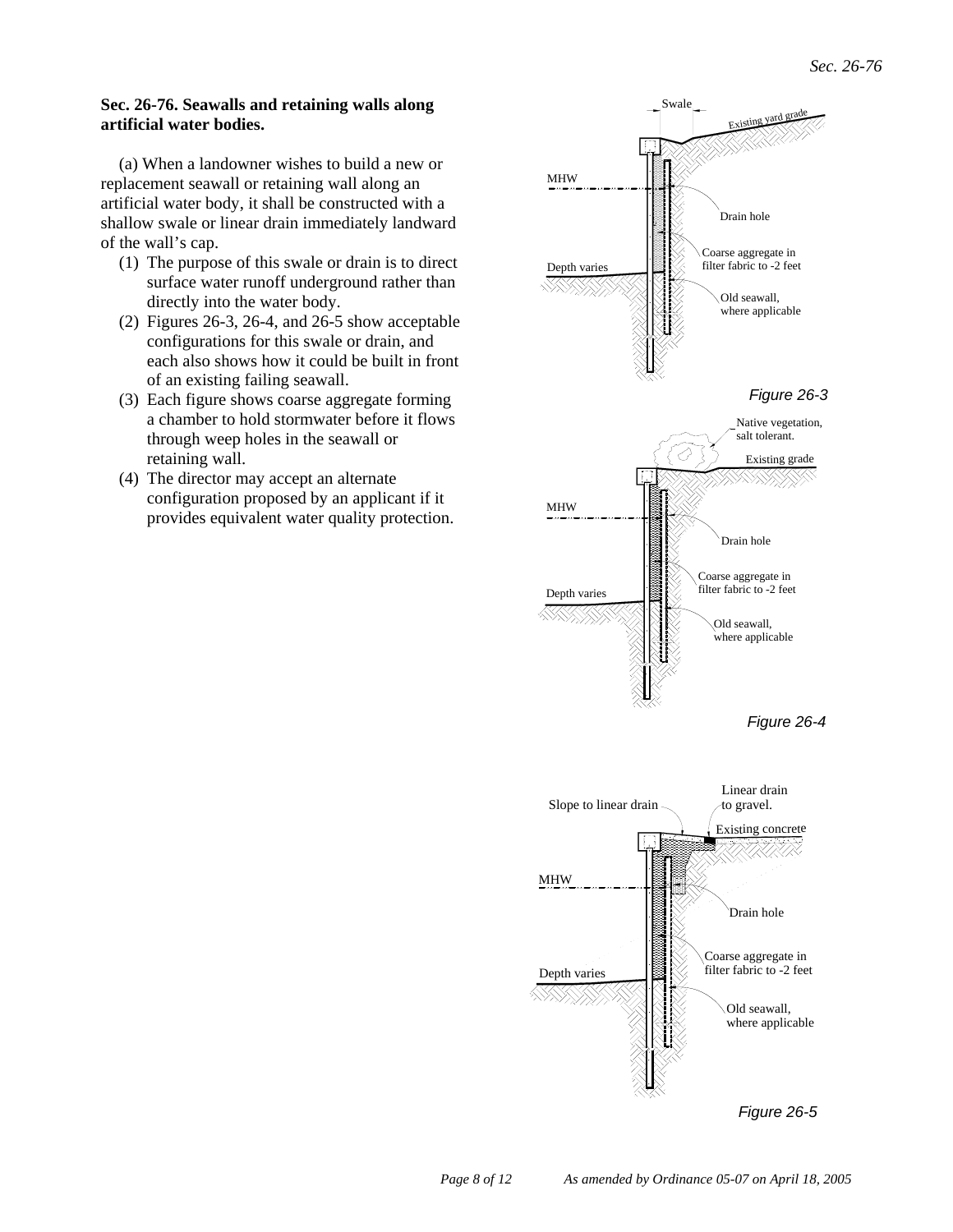(b) When new or replacement seawalls are permitted in an artificial water body below the mean high-water line in accordance with § 26-75(c), shallow-water habitats must be created immediately seaward of the seawall.

- (1) Desirable foundations for shallow-water habitats are illustrated in Figures 26-6, 26-7, 26-8, 26-9, and 26-10.
- (2) Shallow-water habitats need not be created where they would interfere with identified watercraft tie-up areas but otherwise shall be placed along the entire length of seawalls including *underneath* docks.
- (3) The director may accept an alternate configuration proposed by an applicant provided that it provides equivalent habitat.



Large toe stone

*Figure 26-8*

Mangrove seedlings



*Fill*

*Figure 26-7*

MHW

Large toe stone

 $Depth$ 



*Figure 26-10*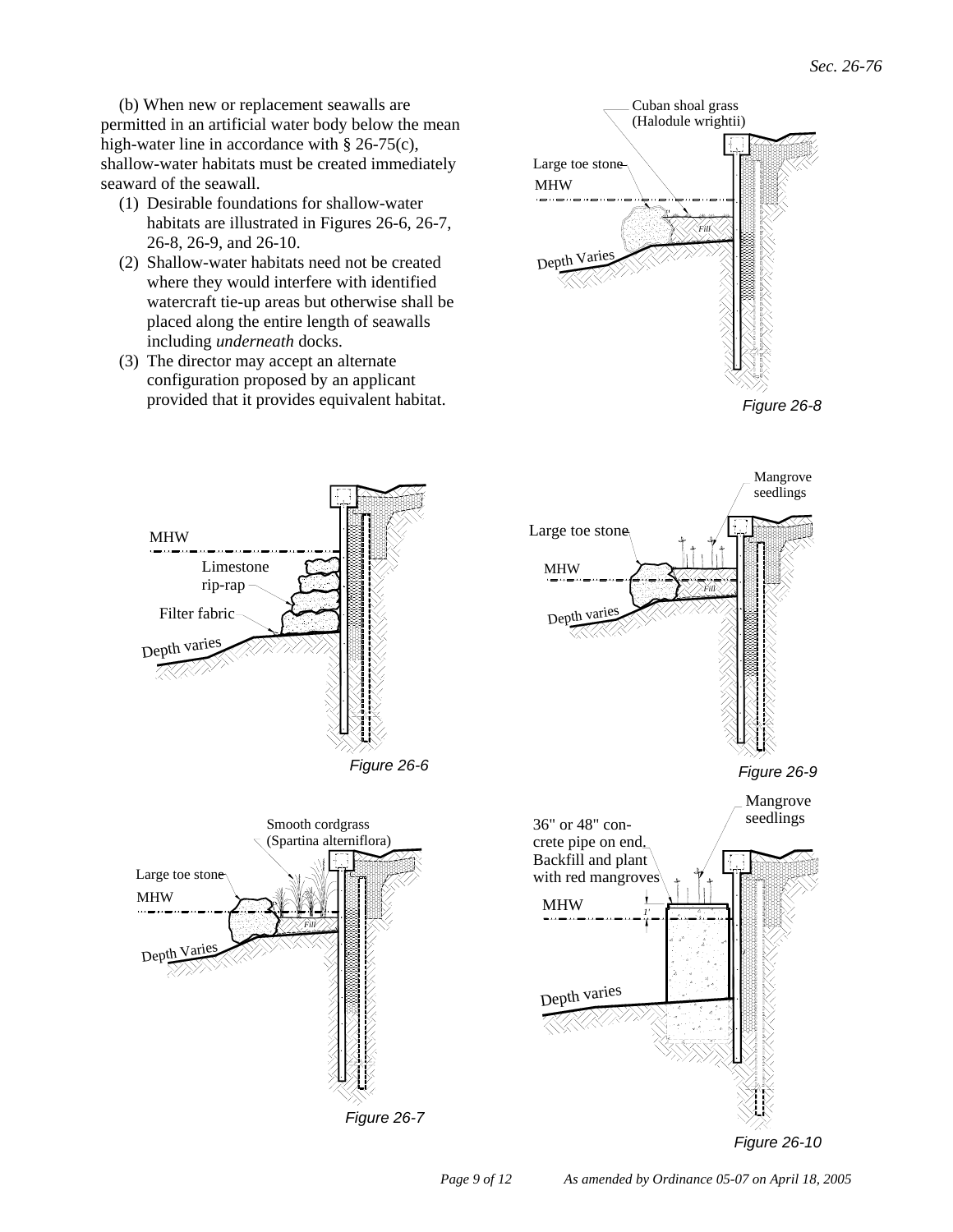## **Sec. 26-77. Seawalls and retaining walls along natural water bodies.**

(a) The Fort Myers Beach Comprehensive Plan, primarily through Policy 5-D-1, strictly regulates hardened structures along the natural shoreline.

(b) New or expanded seawalls are not allowed along natural water bodies. Retaining walls are permitted along natural water bodies, except along the Gulf of Mexico.

(c) Existing seawalls along natural water bodies other than the Gulf of Mexico may be maintained, but may not be rebuilt if one or more of the following conditions exists:

- (1) if buildback could cause excessive shoreline erosion or endanger shorelines of surrounding properties; or
- (2) if buildback could be a threat to public safety or could block access to state-owned land or beaches; or
- (3) if buildback would threaten wetlands; or
- (4) if buildback would be more than one foot waterward of the existing seawall alignment on adjacent shorelines.

If none of these four conditions exist and a replacement seawall is permitted, the replacement seawall must be constructed in the same manner as specified in  $\S$  26-76(a) and (b).

(d) Existing seawalls and retaining walls along the Gulf of Mexico may be maintained, but may not be rebuilt.

- (1) The town has established the following priorities to protect buildings along the Gulf of Mexico prior to publicly sponsored beach renourishment:
	- a. first, allow the building to be moved away from the shoreline;
	- b. second, allow emergency renourishment (including the use of trucked-in sand on the beach);
	- c. third, allow a temporary riprap revetment if the first two priorities are not possible.
- (2) Any use of other hardened surfaces or structures along the Gulf of Mexico is strongly discouraged by the Fort Myers Beach Comprehensive Plan and would require a specific variance from this article.

#### **Sec. 26-78. Riprap revetment.**

- (1) Riprap must be located and placed so as not to damage or interfere with the growth of wetland vegetation.
- (2) Material used for riprap should be sized properly for intended use and installed on top of filter fabric or equivalent material to prevent erosion of the subgrade.
- (3) Mangroves or other approved wetland vegetation must be planted 3 feet on center in compliance with § 26-76(c) for added shoreline stabilization and ecological benefit within the riprap. Other wetland mitigation techniques may be considered in lieu of vegetation planting. However, no vegetation planting is required for riprap revetments constructed in an artificial water body surrounded by uplands when the canal has a minimum of 50% of the bank having seawalls, or for a linear distance less than 300 feet where both adjoining properties have seawalls.

# **Sec. 26-79. Protection of vegetation during construction.**

(a) *Specific permit conditions***.** Conditions for the protection of shoreline vegetation can be placed on permits issued in accordance with this article. The conditions can include the method of designating and protecting mangroves to remain after construction, replacement planting for mangroves removed due to construction, and required removal of invasive exotic vegetation.

## (b) *Mangrove removal.*

- (1) *Docks, fishing piers, and observation decks.* Mangrove removal necessary for access walkway construction is limited to the minimum extent necessary to gain access to the structure. To the greatest extent possible, the access must be located to:
	- a. use existing natural openings;
	- b. use areas infested with invasive exotic vegetation;
	- c. avoid larger mangroves; and
	- d. provide a maximum width of four feet and a maximum height of eight feet above the level of the walkway base.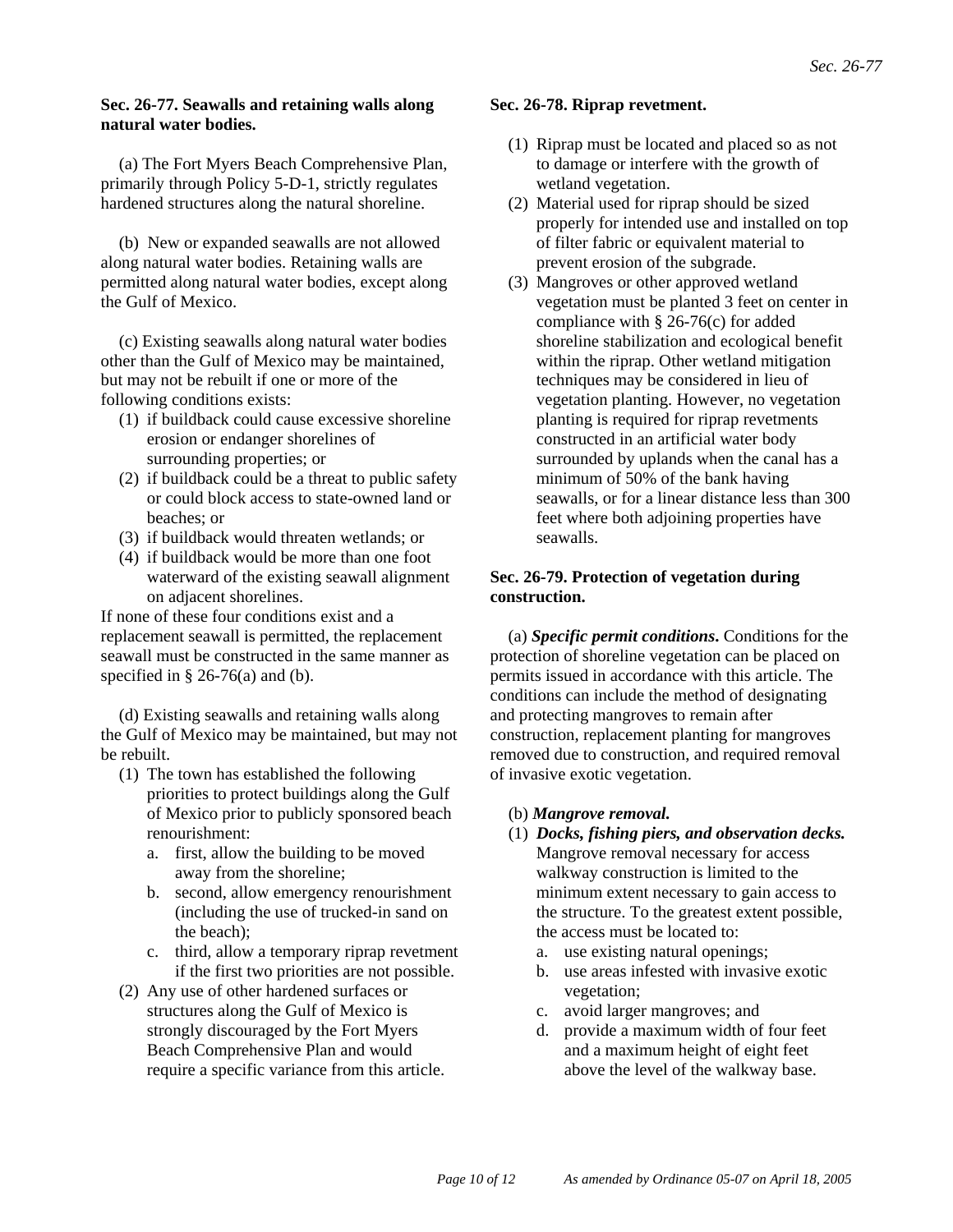- (2) *Seawalls, retaining walls, and riprap revetment.*
	- a. Mangrove removal along natural water bodies is prohibited.
	- b. Mangrove removal in artificial water bodies is prohibited for retaining walls and riprap revetments.
	- c. Mangrove removal in artificial water bodies is permitted when such removal is unavoidable due to authorization of a seawall in accordance with  $\frac{8}{26}$ -75(c). and then only to the extent specifically indicated on the permit.

#### (c) *Mangrove replacement and plantings***.**

- (1) For each mangrove removed due to lawful construction, three mangroves must be replanted at an alternate location on the subject property. If planting on the subject property is not appropriate, alternative forms of mitigation, such as payment into a mitigation bank, may be allowed.
- (2) Mangrove plantings must be container grown, no less than one year old, eight inches in height, and have a guaranteed 80% survivability rate for at least a 5-year period. Mangrove plantings must be planted 3 feet on center. Mangrove replanting is required if the 80% survivability rate is not attained.

(d) *Damage to vegetation.* If there is damage to wetlands vegetation beyond that authorized by the permit within one year of the installation of a seawall, retaining wall, or revetment, the dead vegetation must be replaced at the property owner's expense with the double the plantings that would have been required in accordance with subsection (c).

## **Sec. 26-80. Turbidity.**

(a) All structures must be placed so as to provide the least possible impact to aquatic or wetland vegetation.

(b) During work that will generate turbidity, turbidity screens must be installed and properly maintained until turbidity levels are reduced to normal (ambient) levels.

#### **Sec. 26-81. Marina design and location**

(a) Marina design, uses, and locations must be consistent with Policies 4-B-6, 4-B-7, and 5-E-7 of the Fort Myers Beach Comprehensive Plan and all portions of this code.

(b) Refer to ch. 10 and 34 for more detailed design, use, and locational requirements for marinas.

#### **Sec. 26-82. Dredging, new and maintenance.**

(a) *Incidental dredging.* Dredging that is incidental to construction allowed by this article may be approved on the same permit, provided that:

- (1) All dredging limits must be clearly defined;
- (2) Methods to control turbidity and dispose of dredging spoil must be indicated; and
- (3) The proposed dredging is determined by the director to be the minimum necessary to accommodate construction and reasonable use of the permitted structure.

(b) *Channel dredging and beach renourishment.* Town-sponsored projects involving maintenance dredging of canals or beach renourishment do not require a permit under this article, but must be approved in accordance with ch. 2, article VI. Privately sponsored dredging projects other than those specified in subsection (a) must obtain a permit under this article and a development order pursuant to ch. 10, and must be fully consistent with this code and the Fort Myers Beach Comprehensive Plan, including the habitat protection requirements of the conservation element.

#### **Secs. 26-83--26-110. Reserved.**